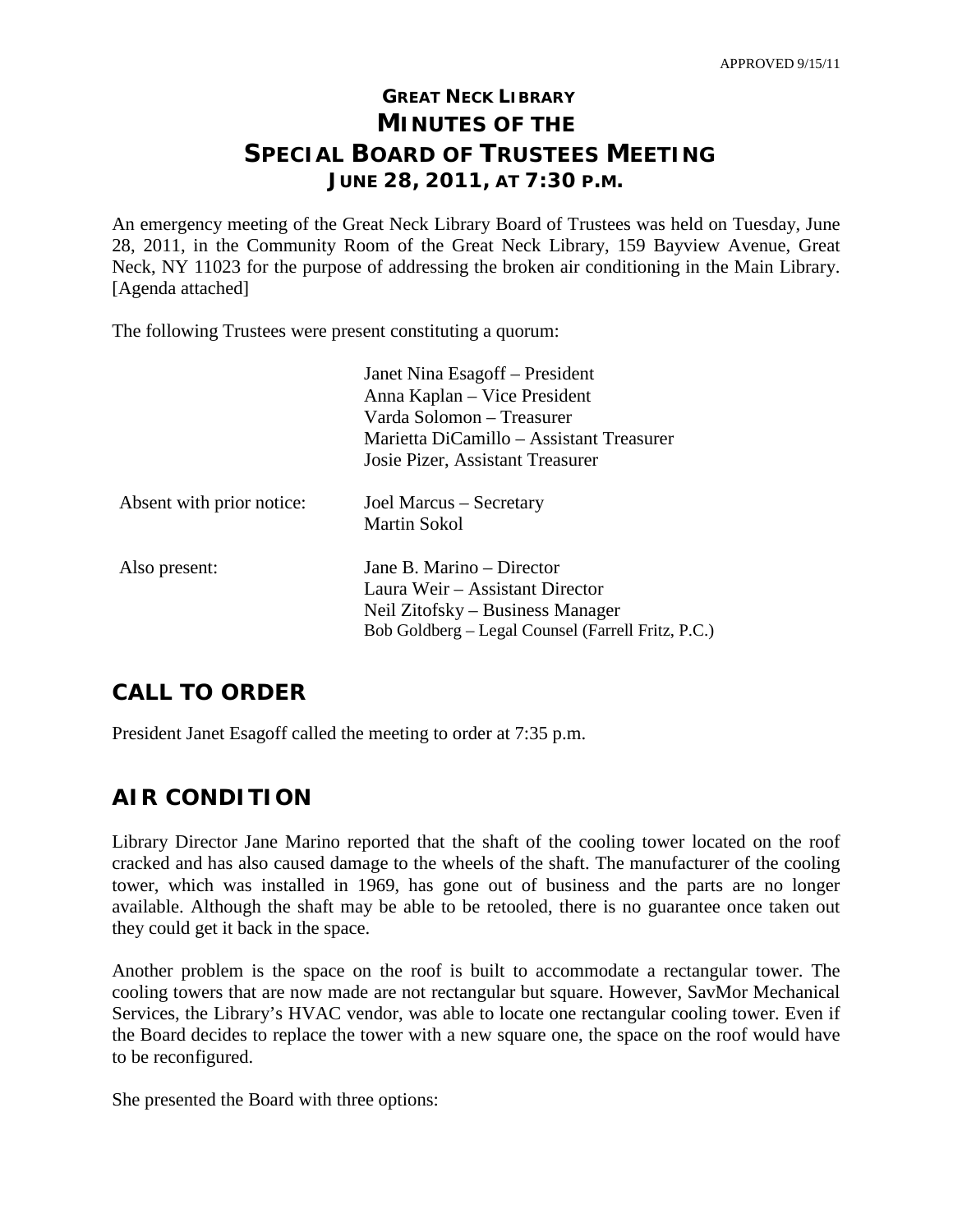### Option I

Rent a temporary cooling tower from Aggreko, a company that provides this kind of emergency equipment, from June 30 to October 7, 2011. The cost will be \$36,199.00. This 10x45 foot unit will be located on the garage patio. It would be installed as close as possible to the building but at the same time allowing staff to enter the building with no hazard of tripping over cables, as well as room to park the library van.

\_\_\_\_\_\_\_\_\_\_\_\_\_\_\_\_\_\_\_\_\_\_\_\_\_\_\_\_\_\_\_\_\_\_\_\_\_\_\_\_\_\_\_\_\_\_\_\_\_\_\_\_\_\_\_\_\_\_\_

SavMor Mechanical Services will install the temporary cooling tower and acquire the necessary building and plumbing permits from the Town of North Hempstead at a cost of \$5,640.

JHACS Electric charged \$15,000 to connect the temporary tower to the Library's electrical system. This is one of the more expensive elements of the project because the Library is not equipped with the voltage needed to run the unit. They budgeted the work at \$15,000 at straight time.

Total cost for this option would be approximately \$65,000 for this summer only. The downside to this is that next summer the same procedure would have to be done all over again.

#### Option II

Purchase a new 120-ton single cell cooling tower at a cost of \$102,000 to be reusable in the renovated building. There would be additional charges associated with this. There are several downsides to this option. It will take an eight-week lead time after submittals have been approved which would be toward the end of the summer. The cooling tower will not be big enough to cool the expanded building, the plans for which call for a 170-ton cooling tower. This would also not allow for other methods of cooling. The architects and construction manager do not recommend going this route, but if chosen they will work with it. This would require reconfiguring the roof and putting in additional support to accommodate an additional cooling tower for the renovated building.

#### Option III

Temporary and permanent fix – Rent the temporary cooling tower for this summer and install the 120-ton cooling tower before the start of next summer.

#### **The Board, after deliberations, decided to move forward with option three.**

**Upon motion by Marietta DiCamillo, seconded by Josie Pizer, and after discussion, it was,**

**RESOLVED,** that the Board of Trustees of the Great Neck Library authorize the rental and installation of a temporary cooling tower from June 30 to October 7, 2011, in an amount not to exceed \$65,000, as outlined in the proposals attached, to be taken from the Main Building and Special Services fund.

**VOTE:** Yes – 5 (DiCamillo, Esagoff, Kaplan, Pizer, Solomon) *MOTION CARRIED UNANIMOUSLY*